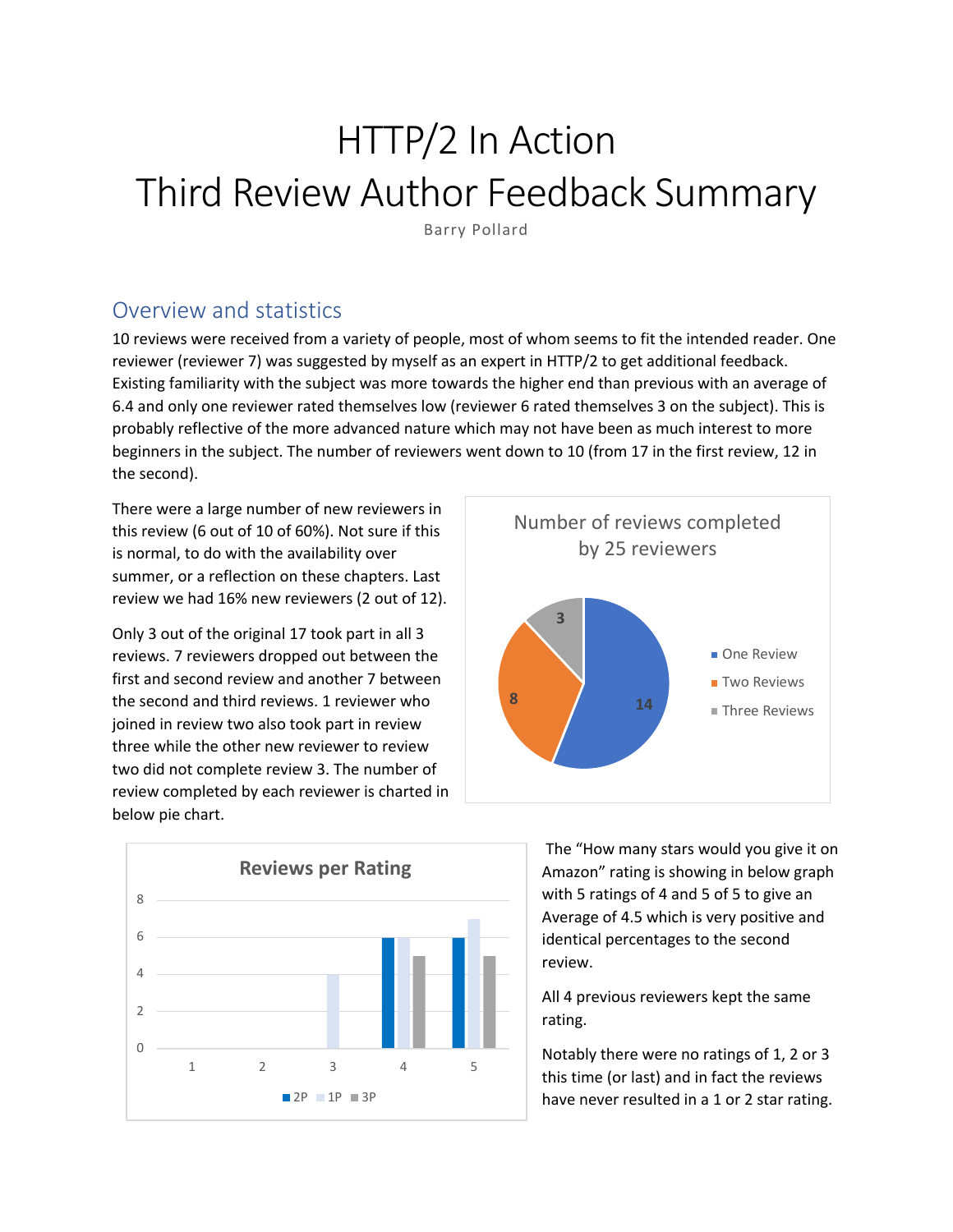

The Amazon Star Rating given for all three reviews is shown in the below color-coded table:

So during the whole review only one reviewer reduced their rating (reviewer 5 rated it 5 in first review and 4 in second review) and overall the scores were very positive. The main concern with this would be if we are getting a skewed sample if the those who didn't rate the book didn't want to make the effort to give any feedback. Again would be good to know if the drop-out rate between reviews was normal.

There was correlation between a person's self-rated expertise in HTTP/2 and the rating they gave in any of the three reviews as shown in below table which seems to suggest the book is well placed to appeal to a broad category of readers (though this should be caveated with the fact that this is based on quite a small sample size, particularly in some categories):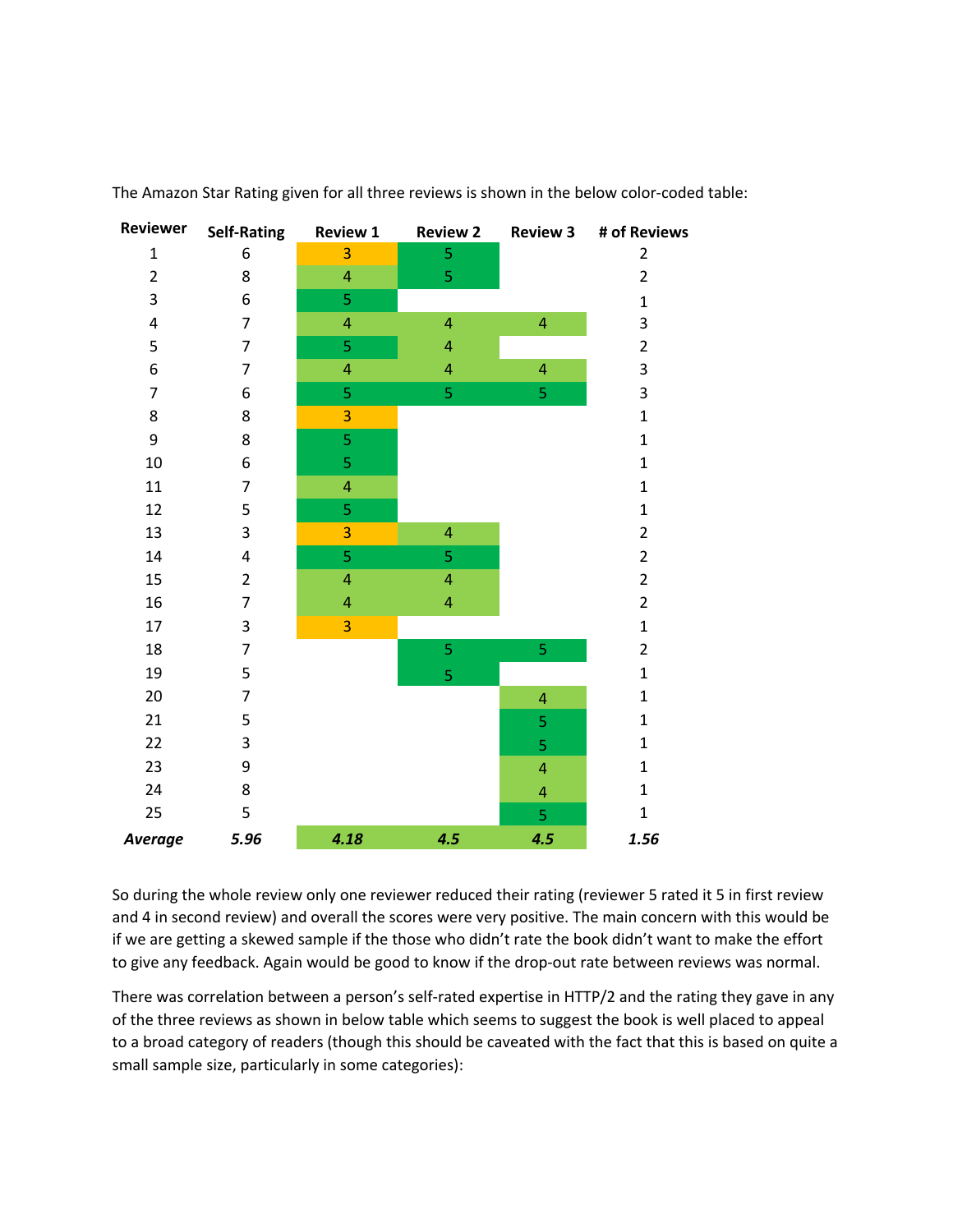| HTTP/2 Expertise<br>self-rating | <b>Number of</b><br>reviewers | <b>Average star rating</b><br>for Review 1 | <b>Average star rating</b><br>for Review 2 | <b>Average star rating</b><br>for Review 3 |
|---------------------------------|-------------------------------|--------------------------------------------|--------------------------------------------|--------------------------------------------|
|                                 |                               |                                            |                                            |                                            |
|                                 | 1/1/0                         |                                            | 4                                          |                                            |
| 3                               | 2/1/1                         | 3                                          | 4                                          |                                            |
| 4                               | 1/1/0                         | 5                                          | 5                                          |                                            |
| 5                               | 1/1/2                         | 5                                          | 5                                          |                                            |
| 6                               | 4/2/1                         | 4.5                                        | 5                                          |                                            |
|                                 | 5/5/4                         | 4.2                                        | 4.2                                        | 4.25                                       |
| 8                               | 3/1/1                         | 4                                          | 5                                          | 4                                          |
| 9                               | 0/0/1                         |                                            |                                            | 4                                          |
|                                 | 17/12/10                      | 4.18                                       | 4.50                                       | 4.50                                       |

Perhaps a bigger area of concern is that there were few enough comments on the later chapters and two reviewers (reviews 5 and 10) specifically called out that they did not read chapters 8 or 9. Whether this is because they ran out of time or interest is not known but it certainly seems like the first 6 chapters have received most review and feedback.

# What were the repeated themes for improvements?

I did not see any major themes for improvement in this review. Some mentioned there was too much detail (particularly in chapters 4 and 7) though others seemed pleased with the level of detail. Reviewer 2 thought some of the chapters may need splitting up, due to their length and reviewer 3 found some of the explanations too deep. A different question asked if it was too long and most said no to this ("I think its a perfect length") and nearly all said the book make learning the subject easy (the only two who didn't say this basically stated it would be easier to use to it to work though rather than just reading it). So given all that, and the fact that the table of contents question got positive feedback, particularly on structure and flow I do not think we should change this. I think copy-editing will tighten up the text and therefore should solve most of the issues here.

Pleasingly, again, there were very few comments about passages requiring repeated reading to understand and most said the writing was interesting and held their attention. I added some specific questions to the review this time asking for feedback on the level of technical detail (nearly all said it was "about right") and pacing (again nearly all said "about right").

The images and examples also got positive feedback ("I thought the figures and screenshots were some of the best parts.").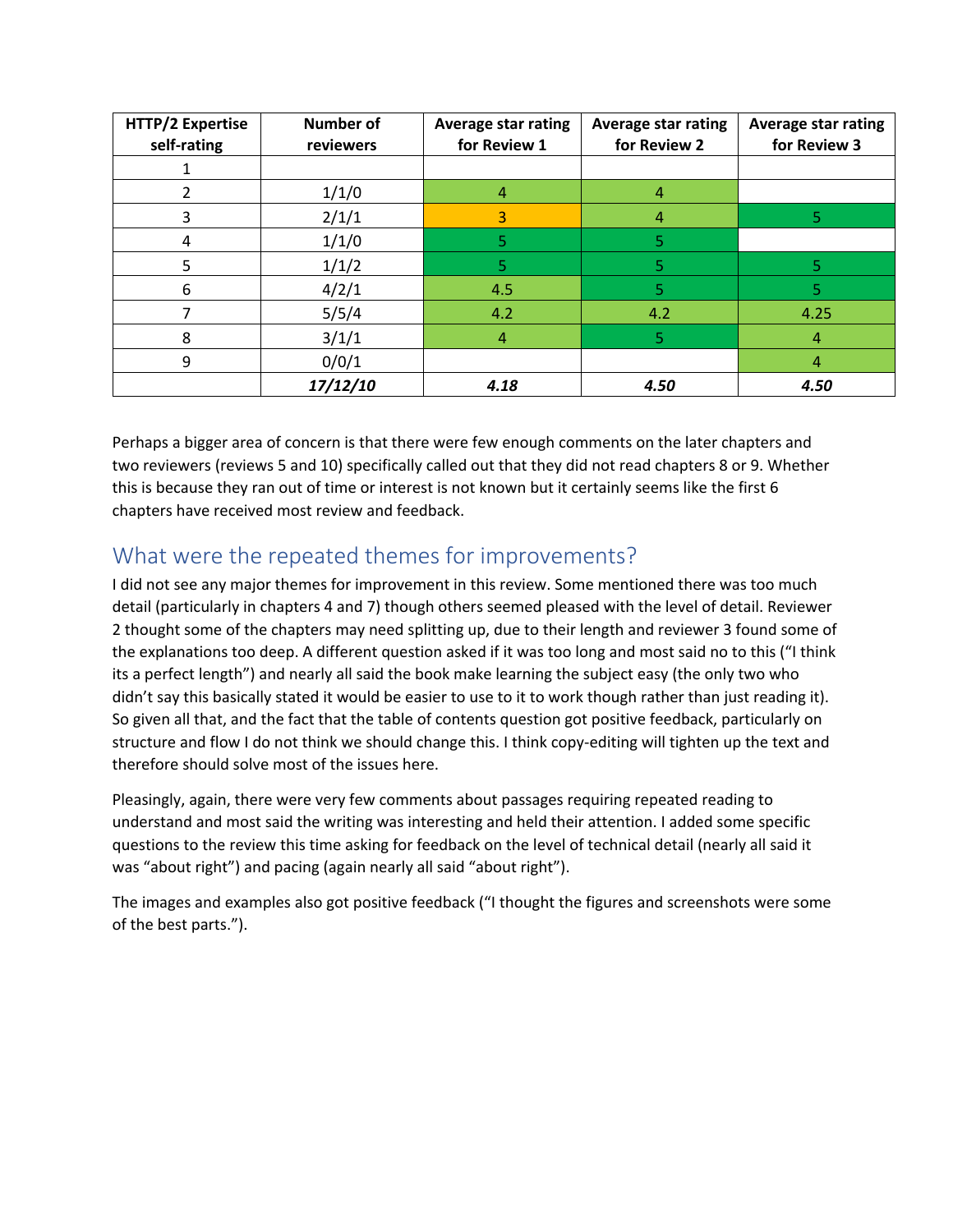# To Do list for each chapter

There were few enough changes coming out of this as discussed above. Reviewer 7 (an HTTP/2 expert suggested by myself) provided the most feedback, though I don't necessarily agree with all of it (discussed offline with the reviewer). Others mentioned small typos and minor issues, other than what was discussed above.

# Chapter 1

• Add explanation of SSL, TLS and HTTPS as a sidebar. *Done*

# Chapter 2

• No changes

# Chapter 3

• No changes

# Chapter 4

- Fix issue with length in table 4.8. *Done*
- Fix potential confusion with figures 4.3 and 7.1. *Will be done as part of getting diagrams ready for production.*
- Fix nghttpd priority claim. *Done*
- Review frame explanations. In fact still want to review this whole section (though pleasing that one reviewer who struggled with this previously stated "on a second read it was certainly clearer").

# Chapter 5

- Review nodeJS code comments.
- Review diagrams for consistency of wording. *Will be done as part of getting diagrams ready for production.*
- Review H2PushResource and 103 Early hints, though initial re-read suggests it's fine to me and reviewer just read this wrong.
- Add reference provided. *Done*
- Correct 0.02% quote. *Done*
- Mention shimmercat and forward reference. *Done*

# Chapter 6

- Review 99 designs case study.
- Mention HPACK with forward refernce. *Done*
- Add reference to removing prerender from Chrome. *Done*

# Chapter 7

- Add a section on client conformance testing. *Done but deliberately kept this very short.*
- Review other references (e.g., Polaris, Vroom, Shandian, Wprof papers) though feel already have enough and perhaps this advice is more reflective of that reviewers academic background.